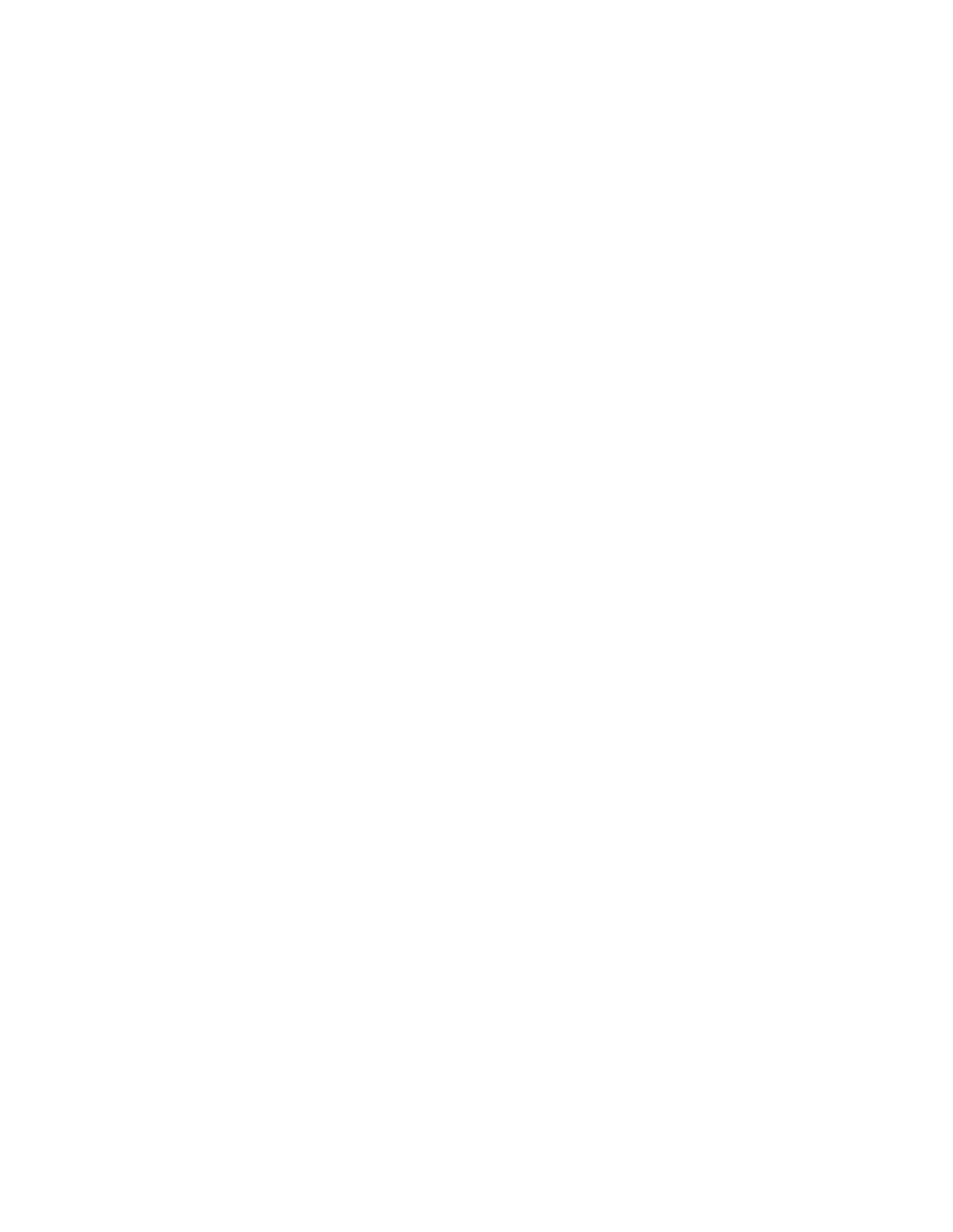#### **BURKE, Justice.**

[¶1] Appellant, Jay Allen Gruwell, challenges his conviction on one count of sexual abuse of a minor in the third degree, in violation of Wyo. Stat. Ann. § 6-2-316(a)(iv).<sup>1</sup> He contends the district court erred in excluding the testimony of one proposed expert witness and limiting the testimony of another expert witness. He also argues that the district court erred in determining that the child victim was competent to testify at trial. We affirm.

#### *ISSUES*

[¶2] Appellant presents the following issues:

- 1. Did the district court abuse its discretion in excluding Appellant's expert witness, Dr. Fukutaki, thereby denying Mr. Gruwell his right to present a defense and his right to compulsory process?
- 2. Was it clearly erroneous, based on the record of the competency hearing, for the district court to determine that the five year old A.H. was competent to testify?
- 3. Did the district court abuse its discretion by limiting the scope of Dr. Denison's expert testimony to only general characteristics of sex offenders and the types of behaviors of the perpetrators who commit these types of alleged crimes?

<sup>1</sup> Wyo. Stat. Ann. § 6-2-316(a)(iv) (LexisNexis 2009) provides as follows:

. . .

#### **§ 6-2-316. Sexual abuse of a minor in the third degree.**

(a) Except under circumstance constituting sexual abuse of a minor in the first or second degree as defined by W.S. 6-2-314 and 6-2-315, an actor commits the crime of sexual abuse of a minor in the third degree if:

> (iv) Being seventeen (17) years of age or older, the actor knowingly takes immodest, immoral or indecent liberties with a victim who is less than seventeen (17) years of age and the victim is at least four (4) years younger than the actor.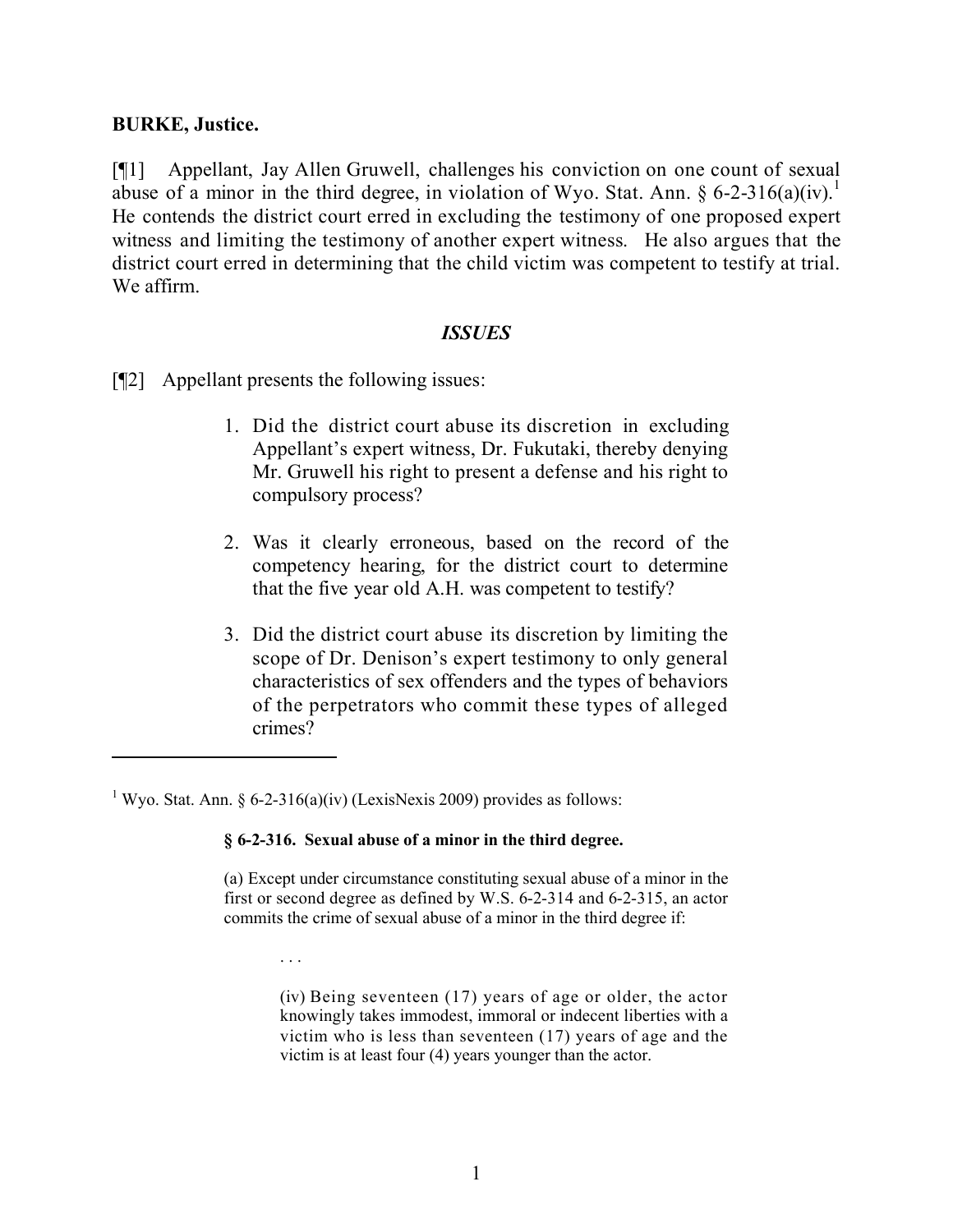# *FACTS*

[¶3] During the weekend of May 16, 2009, Appellant traveled to Gillette, Wyoming, to attend his nephew's graduation. On Saturday morning, May 16, Appellant drove to his brother-in-law's house to meet with other family members. Appellant went to the basement to check email on his laptop computer. While Appellant was using his computer, A.H, age 5, asked if she could play a game on the computer. Appellant agreed and they played games on the computer for a while. At some point in time, according to the State, Appellant exposed his penis to A.H. and asked if she wanted to touch it. A.H. ran upstairs, found her mother, and told her that she and Appellant had been playing a game on his computer, and that Appellant had his "privacy" out and asked her to touch it.

[¶4] Two days later, A.H.'s parents contacted the Wyoming Division of Criminal Investigation (DCI) to report the incident. Later that week, DCI agents traveled to Appellant's office in Lusk, Wyoming, to interview him. During the initial interview, Appellant stated that he remembered that his penis was in plain view, but that he did not remember taking it out of his pants. He denied that he asked A.H. to touch it. At the close of the interview, Appellant was told to contact the DCI agents if he remembered anything else. The agents left Appellant's office and headed back to Gillette. A short time later, however, Appellant telephoned the agents and told them that he wanted to speak with them again. The agents returned to Appellant's office for a second interview. During the second interview, Appellant admitted that he had asked A.H. to touch his penis.

[¶5] Appellant was subsequently charged with sexual abuse of a minor in the third degree. On September 9, 2009, he pled not guilty to the charged offense. The following day, the court entered a Criminal Case Management Order setting a trial date of December 7, 2009. The Order required the parties to file a list of all witnesses and exhibits no later than three working days before the pretrial conference, which was to be held on November 5. The Order also stated that the defense could be afforded relief from the witness disclosure requirements if the defense filed a motion establishing good cause for relief at least five working days before the pretrial conference. Appellant did not file a motion requesting relief from the disclosure requirements at any time prior to the pretrial conference.

[¶6] Appellant filed his pretrial memorandum on November 4. He identified more than thirty potential witnesses, including Dr. Chuck Denison. According to the witness designation, Dr. Denison was proposed to testify "that his psychosexual evaluation of Jay Gruwell shows him to be a stable person with no indicators of sexual deviance." After the State raised concerns about this testimony at the pretrial conference, the district court requested briefing on the issue. Appellant submitted a memorandum in support of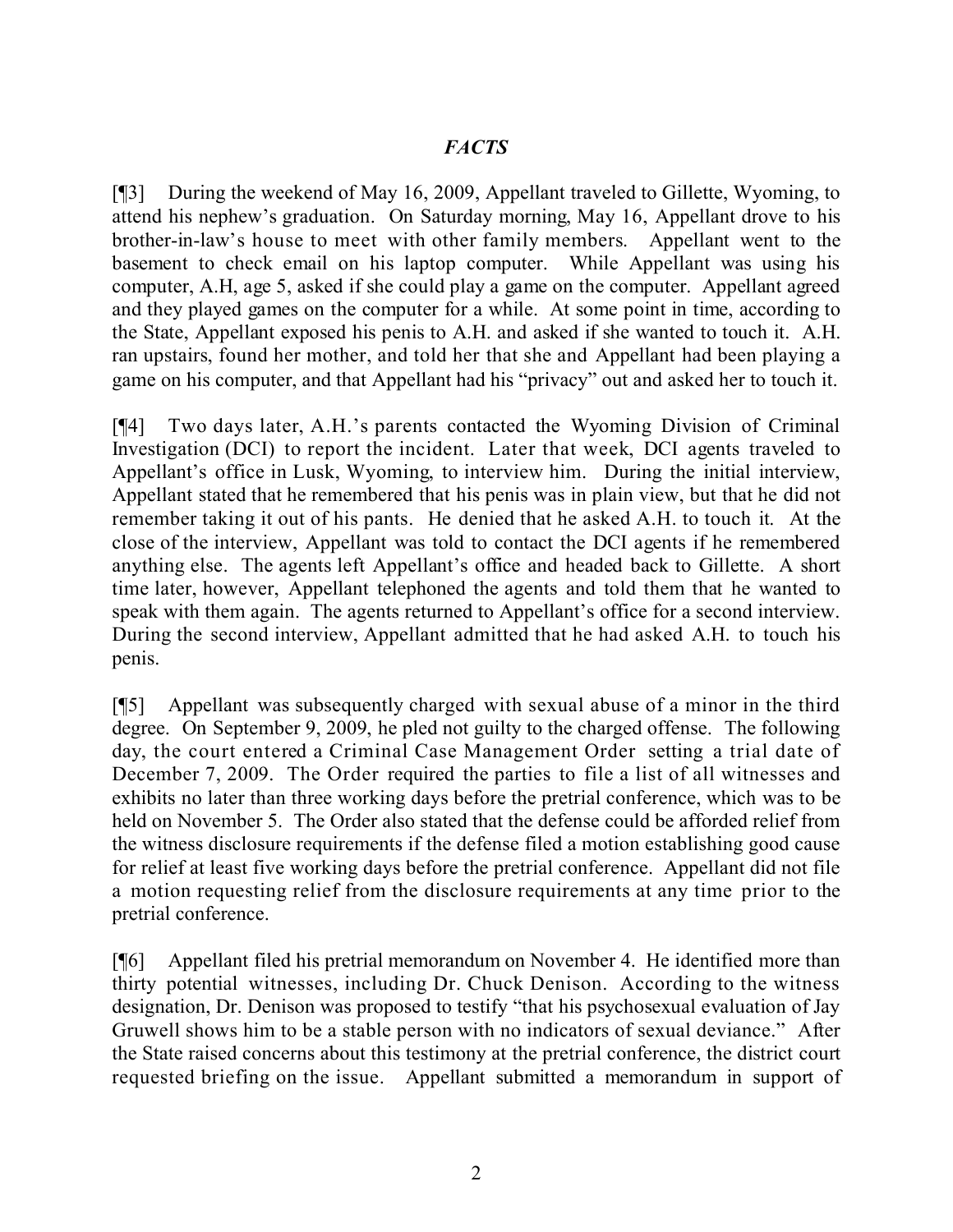admitting Dr. Denison's testimony. In that memorandum, Appellant acknowledged that Dr. Denison's proposed testimony "may be considered character evidence as allowed under Rule  $404(a)(1)$ ," and stated that "[i]f deemed character evidence under  $404(a)$ , defense counsel anticipates that the State, if allowed, will then attempt to introduce uncharged misconduct evidence under 404(b), specifically, the allegations of [B.P.]." The substance of that allegation was that Appellant had exposed himself to B.P. when she was 10 or 12 years old. Appellant also filed a motion in limine regarding those allegations, arguing that evidence of the prior incident of alleged misconduct by Appellant should be excluded. The court ruled that the State was prohibited from using the allegations of B.P. in its case in chief, but stated that it "cannot at this time prohibit the use of such allegations in the State's rebuttal case because the allegations may be proper testimony at trial if the defense should open the door to such testimony."

[¶7] Appellant did not identify any other expert witnesses aside from Dr. Denison in his November 4 pretrial memorandum, but included the following statement:

> The Defense reserves the right to call additional witnesses in this matter specifically a witness who may testify about the effect that the repeated statements that the agent was not lying to the Defendant during the interrogation and that children like [A.H.] do not lie or have a very low probability that they are lying and other statements to that effect.

On November 30, 2009, Appellant filed a motion to amend his pretrial memorandum seeking to add an additional witness. That motion did not identify any witness by name or provide an explanation for the late notice. The motion stated:

> The Defense reserves the right to call witnesses in this matter who may testify about the children's veracity, the effect of outside influences, and the psychology of children in general. This witness may testify about additional matters in connection with the defense of this matter.

On December 1, 2009, the district court issued an order denying the amendment of Appellant's pretrial memorandum. The court stated that Appellant's request "was filed after the deadlines set in the Criminal Case Management Order in this case and is unnecessarily vague." Further, the court found that "allowing the amendment at this time would be prejudicial to the opposing party."

[¶8] On December 2, 2009, three working days prior to trial, Appellant filed a Motion to Reconsider Amended Pretrial Memorandum and identified Dr. Karen Fukutaki as a proposed expert witness. Appellant sought to have Dr. Fukutaki testify as to the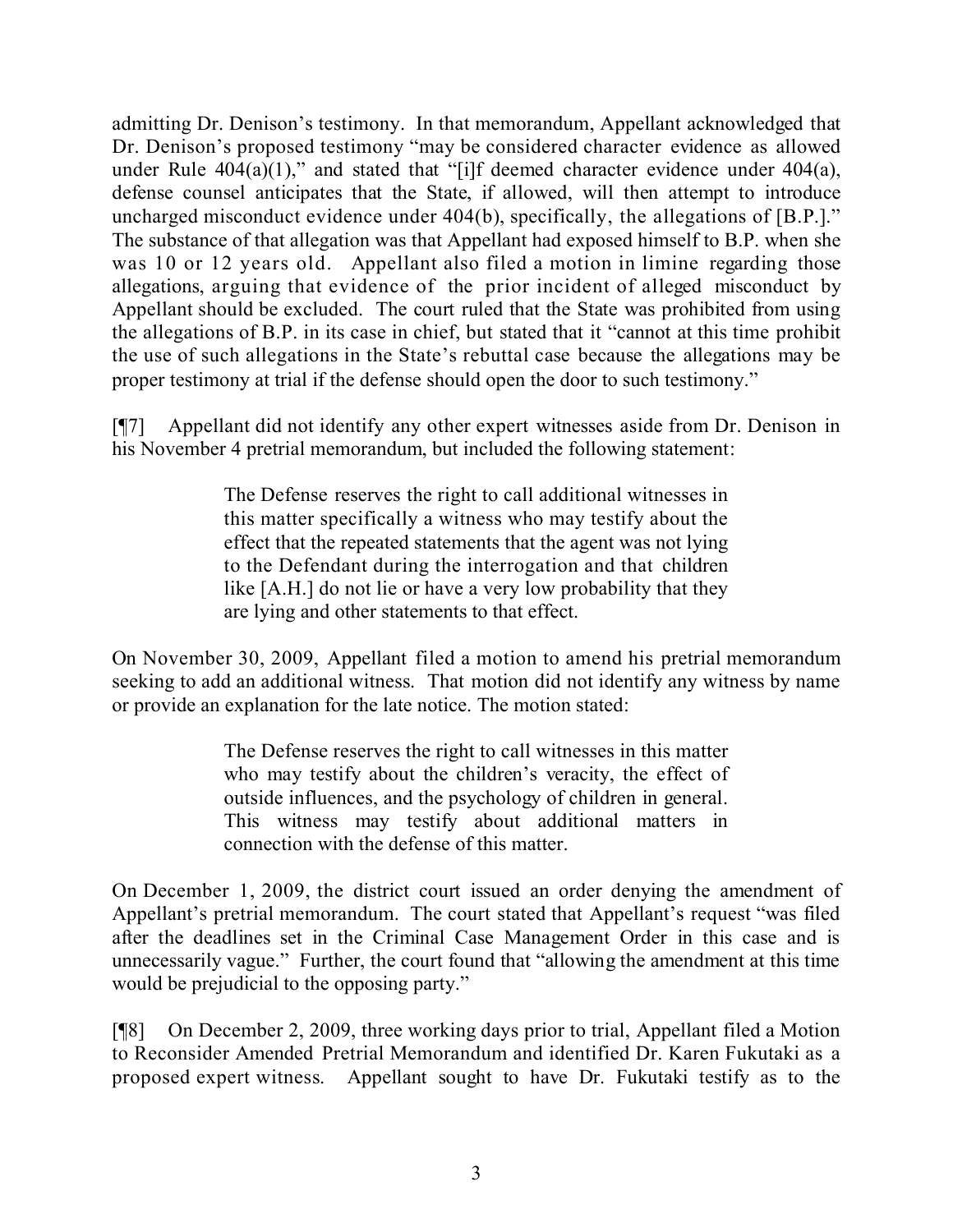"voluntariness of the confession and the psychology relating to confessions." The district court again denied Appellant's motion, finding that it was "filed after the deadlines set in the Criminal Case Management Order" and that "allowing the amendment at this time would be prejudicial to the opposing party."

[¶9] Prior to trial, Appellant challenged A.H.'s competency to testify and also requested a taint hearing to determine whether A.H.'s testimony would be tainted by an interview with a forensic examiner from the Child Advocacy Center. The court conducted a hearing on Appellant's motion and determined there was insufficient evidence to support a taint hearing. Appellant does not challenge this ruling. The court also conducted a hearing to determine A.H.'s competency to testify at trial. After questioning the child, the court ruled that A.H. was competent to testify.

[¶10] After a three-day jury trial, Appellant was convicted of sexual abuse of a minor in the third degree and was sentenced to four to seven years in prison. He appealed his conviction to this Court. Additional facts will be set forth as necessary in our discussion of the issues.

# *DISCUSSION*

# *Exclusion of Expert Witness*

[¶11] Appellant contends the district court's decision to exclude the testimony of Dr. Fukutaki violated his right to present a defense under the Sixth and Fourteenth Amendments to the U.S. Constitution, and Article 1, § 10 of the Wyoming Constitution. He argues that Dr. Fukutaki's proposed testimony regarding confessions was crucial to his defense. Appellant asserts that his "entire defense was that he never exposed himself to the victim and this alleged confession was a false confession based on the methods of interrogation." The State contends Appellant gave no indication that he wished to introduce testimony by Dr. Fukutaki regarding the "false confessions" issue until Dr. Fukutaki was identified in his Motion to Reconsider Amended Pretrial Memorandum, which was filed less than three full working days prior to trial. The State argues that late notice of the expert testimony undermines the truth finding purpose of the trial process. It argues that late notice limits the ability to effectively cross-examine the proposed expert and counter the proposed testimony.

[¶12] We review a district court's decision to admit or reject expert testimony for an abuse of discretion. *Dean v. State*, 2008 WY 124, ¶ 14, 194 P.3d 299, 303 (Wyo. 2008). Under an abuse of discretion standard, "the ultimate issue is whether or not the court could reasonably conclude as it did." *Breazeale v. State*, 2011 WY 10, ¶ 30, 245 P.3d 834, 843 (Wyo. 2011) (quoting *Lawson v. State*, 994 P.2d 943, 947 (Wyo. 2000)). "Decisions of the trial court with respect to the admissibility of evidence are entitled to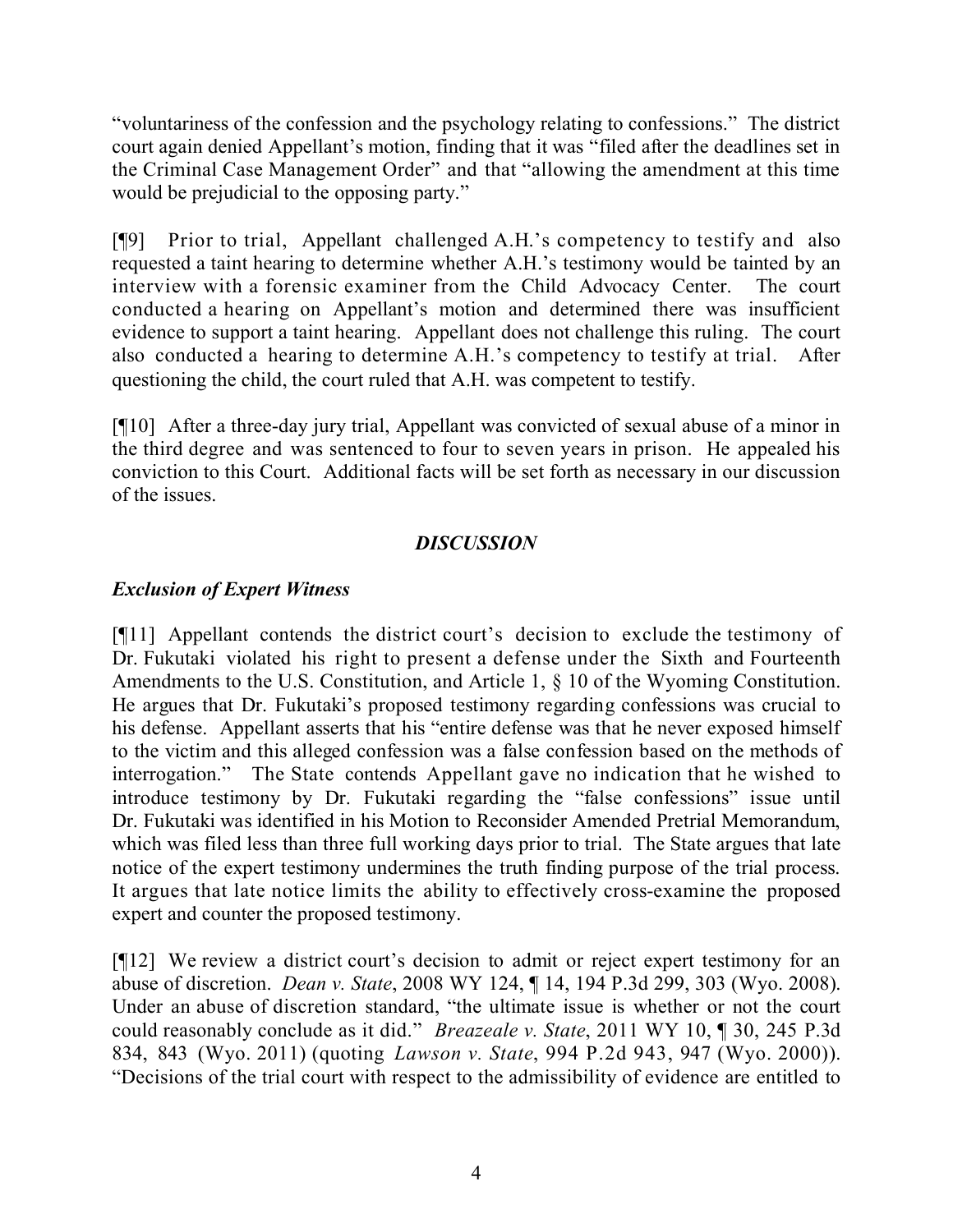considerable deference and, as long as there exists a legitimate basis for the trial court's ruling, that ruling will not be reversed on appeal." *Lawson*, 994 P.2d at 947.

[¶13] The Compulsory Process Clause of the Sixth Amendment, which is nearly identical to the language in Article 1, § 10 of the Wyoming Constitution,<sup>2</sup> guarantees every defendant "the right . . . to have compulsory process for obtaining witnesses in his favor." U.S. Const. amend. VI. A violation of the Compulsory Process Clause occurs when a defendant is arbitrarily deprived of testimony that would have been relevant, material, and vital to his defense. *Dysthe v. State*, 2003 WY 20, ¶ 5, 63 P.3d 875, 879 (Wyo. 2003) (citing *United States v. Valenzuela-Bernal*, 458 U.S. 858, 867, 102 S.Ct. 3440, 3446, 73 L.Ed.2d 1193 (1982)). Although fundamental, "the right to present defense witnesses is not absolute. A defendant must abide the rules of evidence and procedure." *United States v. Dowlin,* 408 F.3d 647, 659 (10th Cir. 2005) (quoting *United States v. Bautista*, 145 F.3d 1140, 1151-52 (10th Cir. 1998)).

[¶14] In *Taylor v. Illinois*, 484 U.S. 400, 414-15, 108 S.Ct. 646, 656, 98 L.Ed.2d 798 (1988), the United States Supreme Court held that a defendant's invocation of the right to present witnesses "cannot automatically and invariably outweigh countervailing public interests." The Court held that the factors to be weighed in the balance include, but are not limited to, "[t]he integrity of the adversary process, which depends both on the presentation of reliable evidence and the rejection of unreliable evidence, the interest in the fair and efficient administration of justice, and the potential prejudice to the truthdetermining function of the trial process." *Id.* The Court also noted that the right to compulsory process depends on the affirmative conduct of the defendant:

> There is a significant difference between the Compulsory Process Clause weapon and other rights that are protected by the Sixth Amendment -- its availability is dependent entirely on the defendant's initiative. Most other Sixth Amendment rights arise automatically on the initiation of the adversary process and no action by the defendant is necessary to make them active in his or her case. While those rights shield the defendant from potential prosecutorial abuses, the right to compel the presence and present the testimony of witnesses provides the defendant with a sword that may be employed to rebut the prosecution's case. The decision whether to employ it in a particular case rests solely with the defendant. The very nature of the right requires that

<sup>&</sup>lt;sup>2</sup> Wyo. Const. art. 1,  $\frac{1}{2}$  10 states: "In all criminal prosecutions the accused shall have the right to . . . have compulsory process served for obtaining witnesses."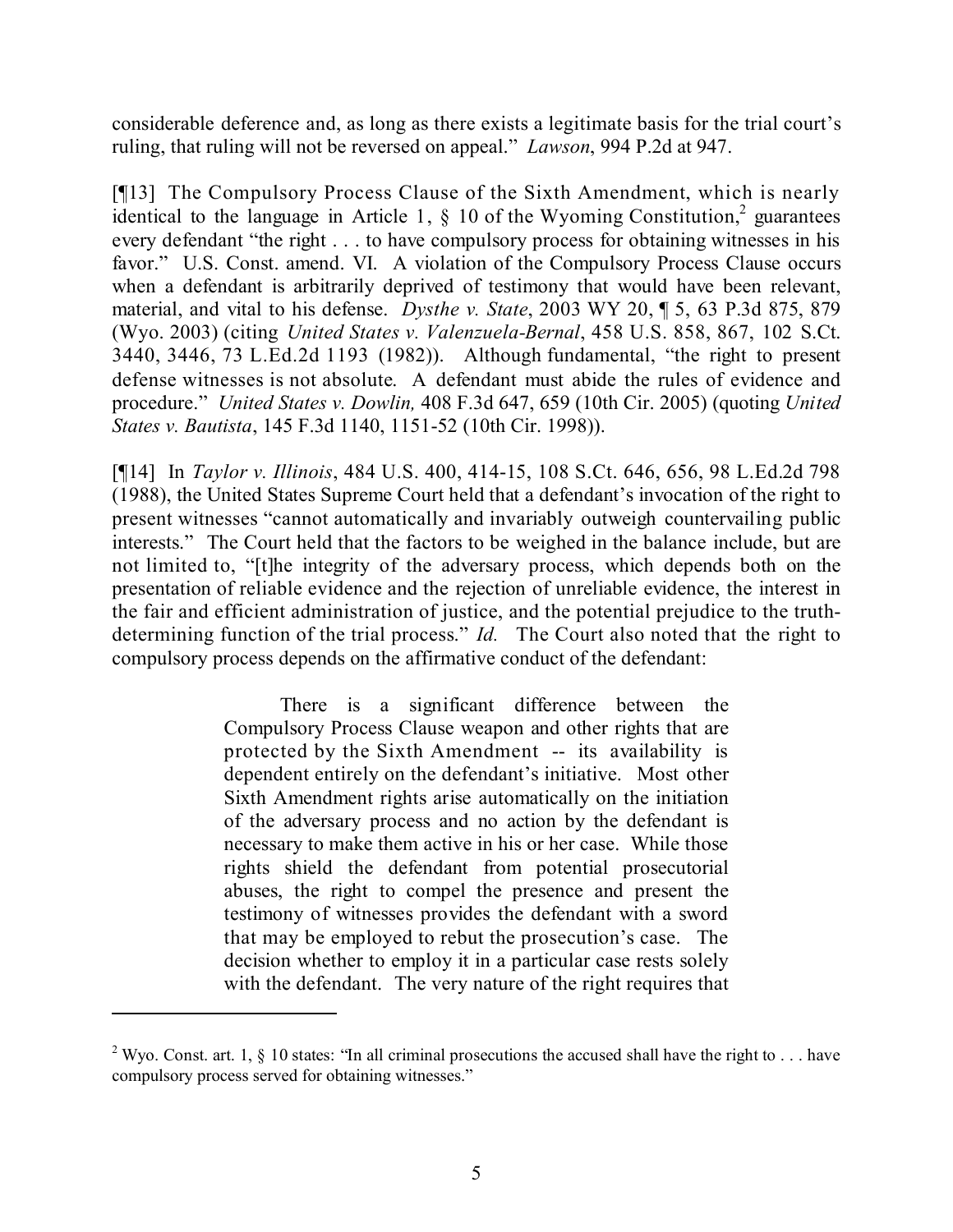its effective use be preceded by deliberate planning and affirmative conduct.

*Id.*, 484 U.S. at 410, 108 S.Ct. at 653-54 (footnote omitted). We adopted the *Taylor* factors in *Lawson*. In that case, we held that the exclusion of alibi testimony from a fact witness was an abuse of discretion where the district court failed to consider any factor other than the defendant's failure to comply with the filing date requirement of W.R.Cr.P. 12.1(a) and failed to consider the factors articulated in *Taylor*. *Lawson*, 994 P.2d at 947.

[¶15] Appellant contends his right to present a defense was violated because the district court failed to consider the factors identified in *Taylor* for exclusion of witnesses. He argues that this case is similar to *Dysthe*, 63 P.3d 875, a case in which we reversed the district court's decision to exclude the defendant's witnesses. In that case, the district court required the parties to identify their witnesses by November 13, 2000. *Id.*, ¶ 4, 63 P.3d at 878. The State filed a notice of additional witnesses on December 5, 2000, identifying a former drug court employee as a witness. *Id.* On January 25, 2001, the defendant identified two other drug court employees as potential witnesses regarding favorable treatment of the State's primary witness in return for that witness's testimony. *Id.* The State's primary witness apparently believed that he was under pressure from Drug Court personnel to testify and that he would not be prosecuted if he testified. The State objected to the defendant's witnesses, but identified another witness for potential use in rebuttal. *Id.*, ¶ 7, 63 P.3d at 879. In an oral ruling, the district court stated that "the late filing precludes [use of any of the four witnesses named after the November 13 deadline] in the case in chief. If it turns out that, you know, one of you thinks that they are necessary for some sort of proper rebuttal, I'll consider it at that time." *Id.* (Emphasis omitted.) However, when the defendant attempted to impeach the credibility of the State's primary witness with questions that would have made such rebuttal testimony appropriate, the district court sustained the State's objection. *Id.*, ¶ 8, 63 P.3d at 880. We held that the district court abused its discretion in excluding the defendant's witnesses because it failed to consider any of the *Taylor* factors in enforcing its pretrial deadline and because evidence relating to the possibility of favorable treatment of the State's witness in return for his testimony was relevant, material, and vital to the defense in order to impeach that witness's credibility. *Id.*, ¶ 9, 63 P.3d at 881.

[¶16] The present case, however, is distinguishable from *Dysthe*. In addition to Appellant's failure to meet the deadline for disclosure of witnesses set out in the Case Management Order, the district court excluded Dr. Fukutaki's testimony because Appellant's witness designation was "unnecessarily vague" and because admitting the testimony "would be prejudicial to the opposing party." Although there was considerable delay in the defendant's disclosure of his witnesses in *Dysthe*, no mention was made of the proximity of the defendant's disclosure to the date of trial. In this case, Appellant identified Dr. Fukutaki less than three full working days before trial. Further, in contrast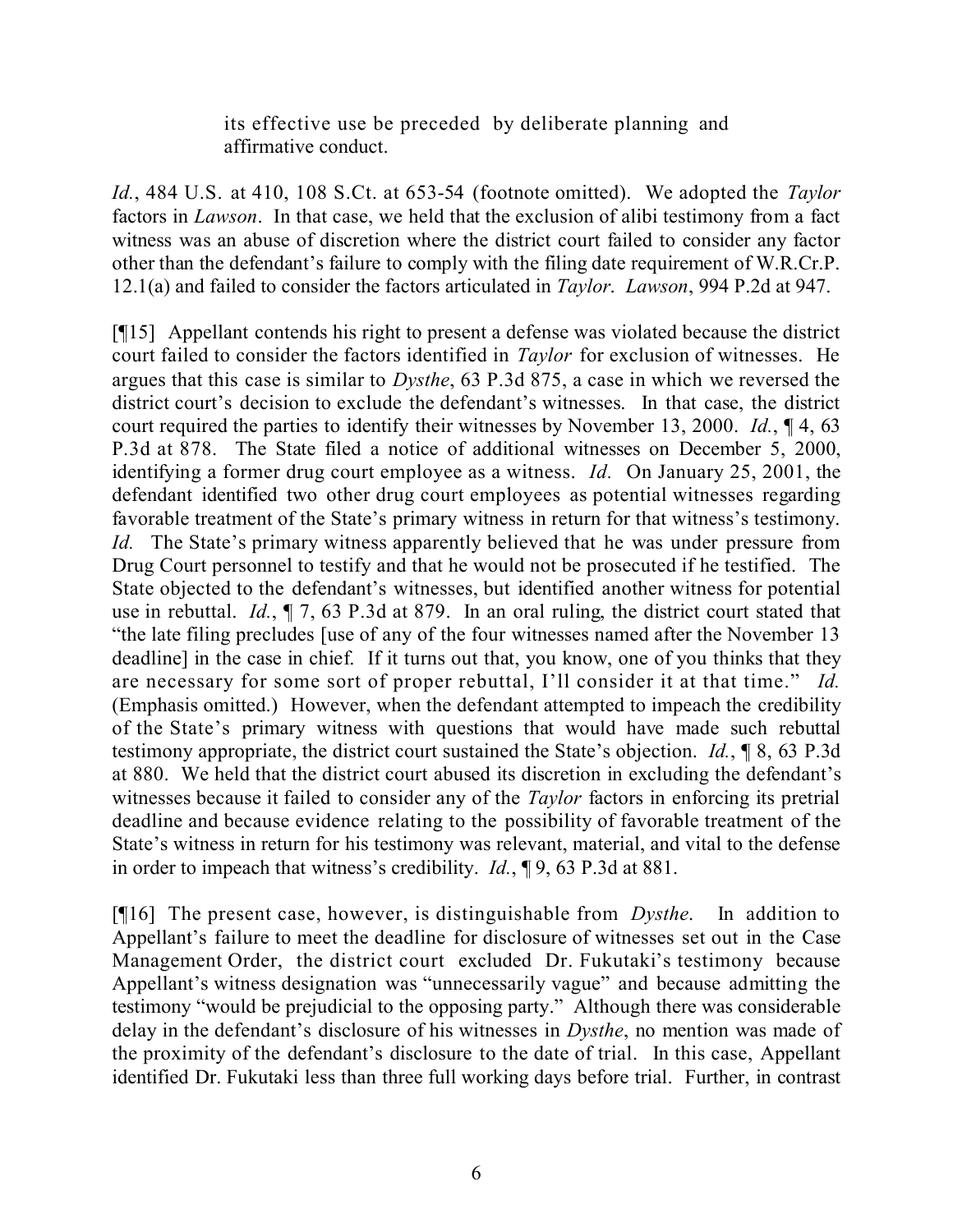to *Dysthe*, the proposed witness in this case was an expert witness, which raises additional concerns about the ability of the adversary process to test the reliability and credibility of the proposed testimony. If Dr. Fukutaki's testimony was to be adequately "tested," so as to facilitate the presentation of reliable evidence, the State must have been provided an opportunity to investigate Dr. Fukutaki's qualifications, review the scientific basis for the proposed testimony, and locate an expert witness with the requisite background who was available to travel to Gillette, Wyoming, for the scheduled trial if the State wished to present rebuttal testimony. Given such short notice by Appellant, however, the State could not have assembled an adequate response to Dr. Fukutaki's testimony prior to trial. The late notice was prejudicial to the State.

[¶17] Appellant's failure to timely identify Dr. Fukutaki as an expert witness impinged on each of the concerns identified by the *Taylor* factors. As the Supreme Court noted in *Taylor*, adherence to procedure is essential to the fairness and reliability of the trial process:

> The principle that undergirds the defendant's right to present exculpatory evidence is also the source of essential limitations on the right. The adversary process could not function effectively without adherence to rules of procedure that govern the orderly presentation of facts and arguments to provide each party with a fair opportunity to assemble and submit evidence to contradict or explain the opponent's case.

. . .

The defendant's right to compulsory process is itself designed to vindicate the principle that the "ends of criminal justice would be defeated if judgments were to be founded on a partial or speculative presentation of the facts." *United States v. Nixon*, 418 U.S. [683,] 709, 94 S.Ct. [3090,] 3108[, 41 L.Ed.2d 1039 (1974)]. Rules that provide for pretrial discovery of an opponent's witnesses serve the same high purpose. Discovery, like cross-examination, minimizes the risk that a judgment will be predicated on incomplete, misleading, or even deliberately fabricated testimony.

*Taylor*, 484 U.S. at 410-12, 108 S.Ct. at 654 (footnote omitted). It is also important to note that the district court, in its Case Management Order, stated that the defense could be afforded relief from the witness disclosure requirements if the defense filed a motion stating good cause for relief at least five working days before the pretrial conference.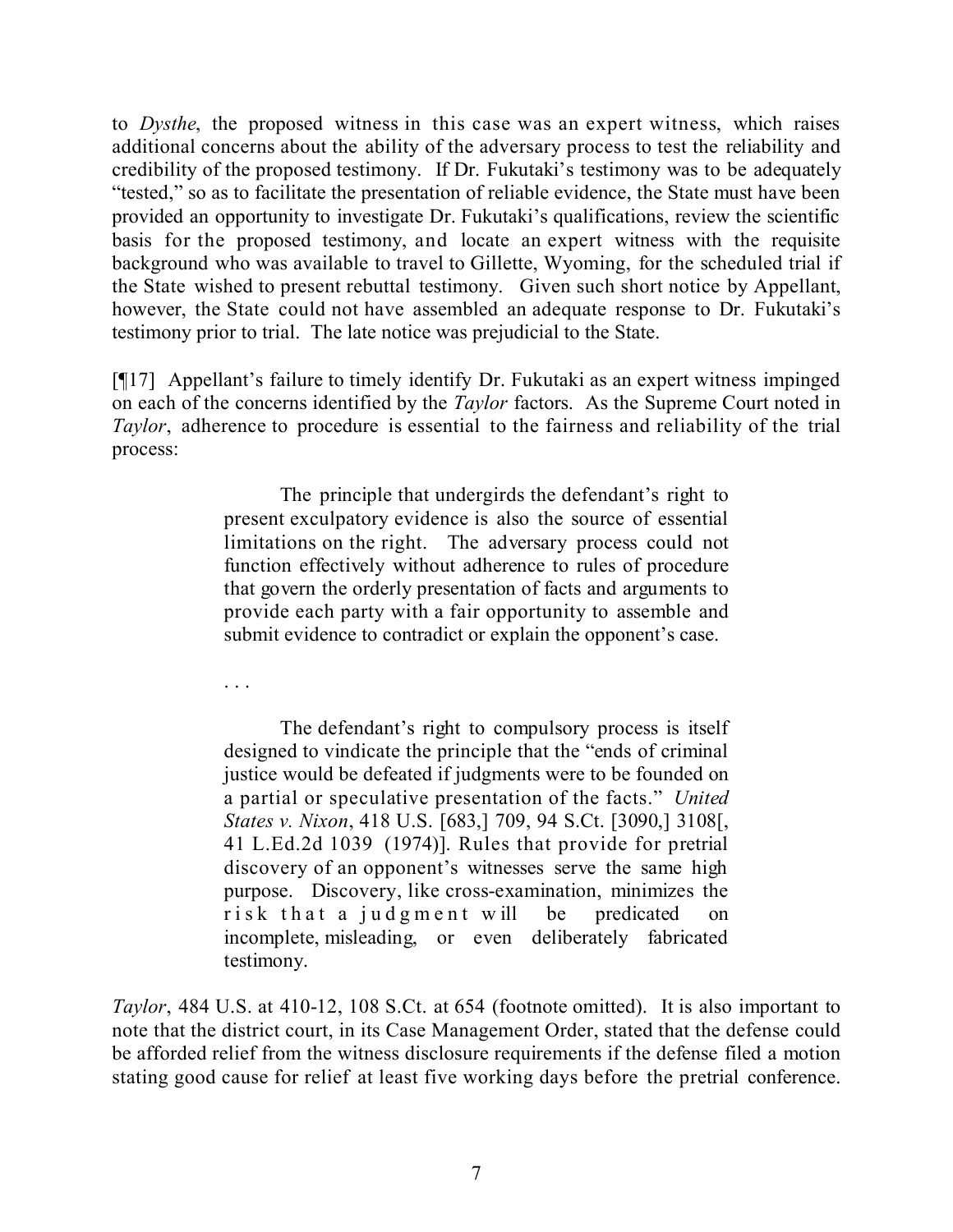Appellant, however, never filed such a motion showing good cause and never provided any explanation for his failure to timely identify Dr. Fukutaki. Despite having knowledge of his confession from the inception of the case, Appellant gave notice of his intent to use Dr. Fukutaki as an expert witness fewer than three full working days before the trial. Appellant's right to compulsory process, which depended entirely on his own initiative, was not violated by the district court's refusal to allow Dr. Fukutaki to testify. The district court did not abuse its discretion in denying Appellant's motion to amend his pretrial memorandum.

# *Competency Hearing*

[¶18] Appellant next asserts that the district court erred in determining that A.H. was competent to testify at trial. Pursuant to W.R.E. 601, any person is competent to be a witness unless he is otherwise disqualified from testifying. "A person is generally competent to testify if he can understand, receive, remember and narrate impressions and is sensible to the obligations of the oath taken before testifying." *Sisneros v. State*, 2005 WY 139, ¶ 32, 121 P.3d 790, 800-01 (Wyo. 2005) (quoting *Watters v. State*, 2004 WY 155, ¶ 14, 101 P.3d 908, 914 (Wyo. 2004)). The district court has broad discretion in determining whether a witness is competent to testify. *Sisneros*, ¶ 32, 121 P.3d at 801*.*

[¶19] With regard to children, intelligence, not age, is the guiding criteria in determining the competency of the witness*. Woyak v. State*, 2010 WY 27, ¶ 21, 226 P.3d 841, 851 (Wyo. 2010). A five-part test is used to determine the competency of a child witness. The witness must demonstrate the following:

> (1) an understanding of the obligation to speak the truth on the witness stand; (2) the mental capacity at the time of the occurrence concerning which he is to testify, to receive an accurate impression of it; (3) a memory sufficient to retain an independent recollection of the occurrence; (4) the capacity to express in words his memory of the occurrence; and (5) the capacity to understand simple questions about it.

*Id.,* ¶ 20, 226 P.3d at 850-51; *Sisneros,* ¶ 33, 121 P.3d at 801; *Watters*, ¶ 14, 101 P.3d at 914; *Larsen v. State,* 686 P.2d 583, 585 (Wyo. 1984).

[¶20] Appellant concedes that A.H. understood the obligation to speak the truth. He argues, however, that the type and number of questions answered by A.H. were not sufficient to establish that A.H. possessed the attributes identified in the remaining factors of the five-part test. Although Appellant acknowledges that "there are no specific guidelines or types of questions that the District Court must follow" in applying the test, he nonetheless argues that the district court is required to question the witness about her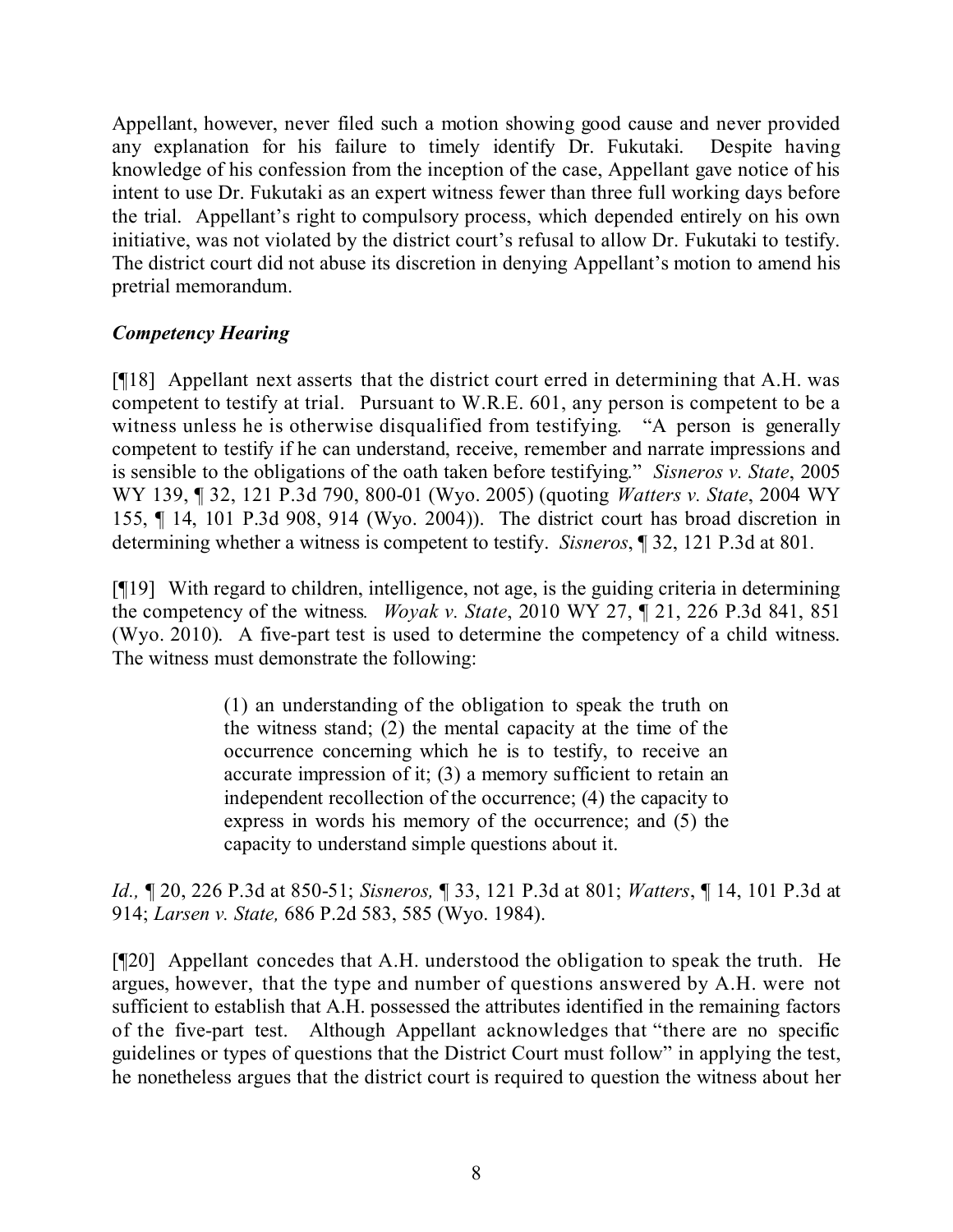recollection or understanding of the particular events at issue. We do not agree.

[¶21] The test does not require the witness at a competency hearing to answer questions about the specific events at issue in a case. Rather, by requiring that the witness have a "memory sufficient" to retain an independent recollection of the occurrence and the "capacity" to relate a memory of the occurrence, the test focuses on the mental abilities of the witness rather than the witness's recollection of specific events. Appellant has not presented any authority which indicates that a child witness must be asked about specific events at a competency hearing, and we find good reason for not imposing such a requirement. As the district court determined in this case, questions relating to the events at issue have the potential to cause unnecessary trauma to the child witness and are not warranted when the witness demonstrates the requisite capacity to receive, remember, and narrate her experience.

[¶22] We note that other jurisdictions have concluded that questions regarding specific events at issue in a sex abuse case are *not* required in determining whether a child witness is competent to testify at trial. In *State v. Lanam*, 459 N.W.2d 656 (Minn. 1990), the Supreme Court of Minnesota held that a determination as to whether a child witness has the capacity to remember or relate facts does not require questions about the details of the possible testimony:

> In determining competency of a child, the trial court must determine whether the child understands the nature and obligations of an oath and whether the child has "the capacity to remember or to relate truthfully facts respecting which the child is examined." Minn. Stat. § 595.02, subd. 1(l) (1988). The latter requirement does not mean that the court is to question the child on the details of possible testimony, but rather means that the court should determine in a general way whether the child remembers or can relate events truthfully. The jury will judge the child's credibility and decide the weight to assign the testimony.

*Id.* at 659-60. In *State v. Scott*, 501 N.W.2d 608 (Minn. 1993), the same court identified an additional reason, aside from potential trauma to the child witness, that questions regarding the events at issue in a sex abuse case should not be asked:

> We stress that cases in which a child appears to have been determined incompetent because the testimony at the competency hearing did not comport with the criminal allegations or earlier statements of the child will be reviewed very closely by this court. The simple reason is that those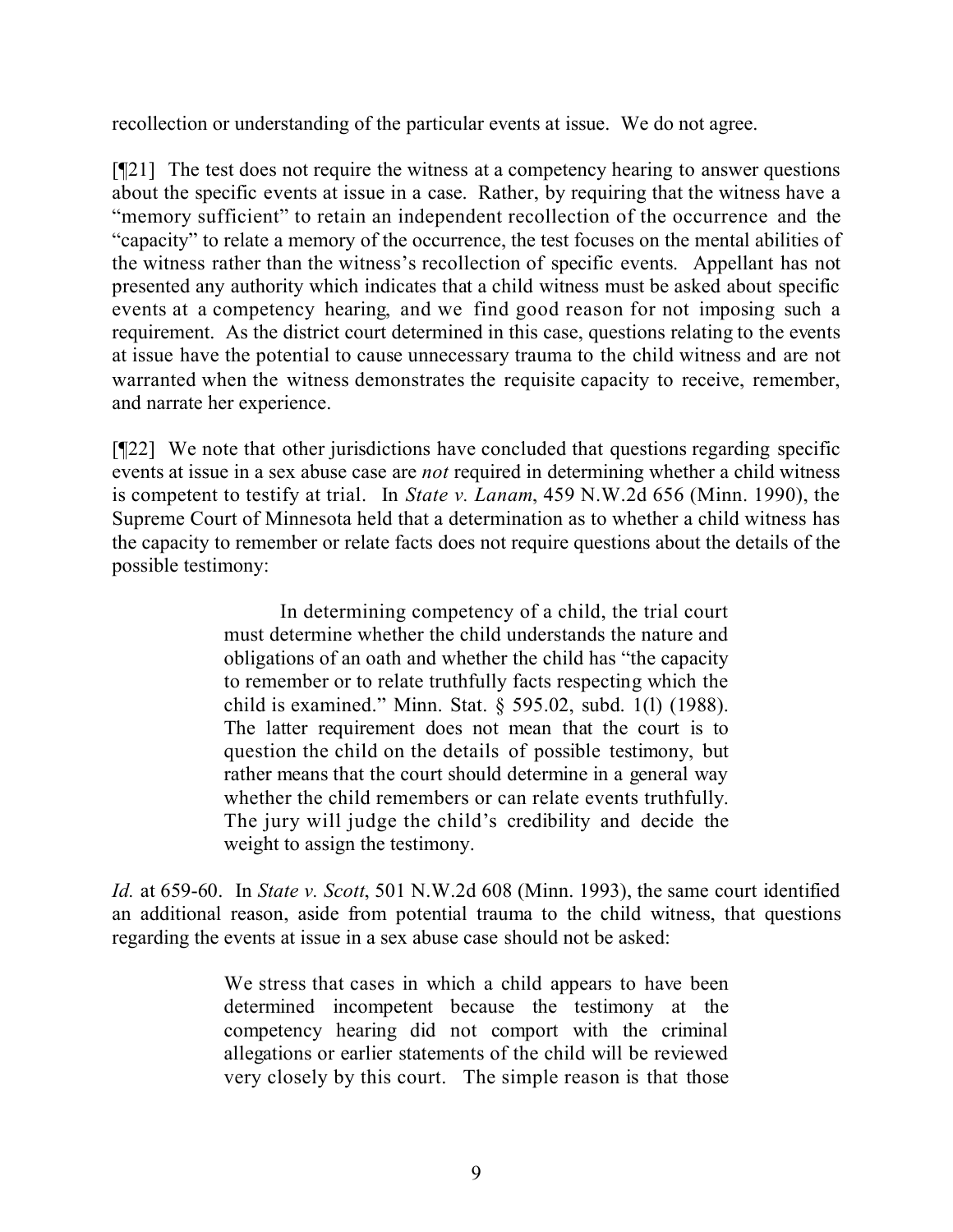cases create the appearance that the trial judge did not determine competency, but rather prejudged the facts and determined the child to be incompetent for not testifying to particular facts. If questions about the subject matter are not asked, this problem will not arise. Thus we recommend that questions not be asked about the subject matter of the case during competency hearings.

*Id.* at 615. Other courts have also determined that questions regarding the events at issue in a sex abuse case are not required in determining a child witness's competency. *See, e.g., People v. Trujillo*, 923 P.2d 277, 281 (Colo. Ct. App. 1996) ("We hold that questioning a child-witness about the actual events of the charged offense is not required before a determination of his or her competency can be made."); *Commonwealth v. Gamache*, 35 Mass. App. Ct. 805, 626 N.E.2d 616 (1994) (court acted correctly in not requiring the child witness's competence to rest on a recall of the events and circumstances of the crime; only a general ability to observe and remember is required); *State v. Cobb*, 81 Ohio App. 3d 179, 610 N.E.2d 1009 (1991) (court did not err in finding the child victim competent, despite the failure to ask the victim questions related to charged offense); *see also* 98 C.J.S. *Witnesses* § 145 (2011); 81 Am. Jur. 2d *Witnesses* § 201 (2010); *Kentucky v. Stincer,* 482 U.S. 730, 741, 107 S.Ct. 2658, 2665, 96 L.Ed.2d 631 (1987) ("[Q]uestions at a competency hearing usually are limited to matters that are unrelated to the basic issues of the trial.").

[¶23] We agree with the authorities referenced above and conclude that it is not necessary to ask a child witness about the events at issue in a sexual abuse case in order to determine whether the child witness is competent to testify. Such questions, however, are not precluded as a matter of law.<sup>3</sup> Ultimately, in determining whether a child witness is competent to testify, the decision to ask the child questions regarding the specific events at issue in the case is within the broad discretion of the trial court. *See Sisneros*, ¶ 32, 121 P.3d at 800-01.

[¶24] In this case, we are unable to find that the district court abused its discretion in determining that A.H. was competent to testify. A.H. was asked questions about her knowledge, memory, and her awareness of the obligation to tell the truth. *See Larsen*, 686 P.2d at 586. A.H. knew how old she was, where she went to school, the names of her teachers, the name of her brother, how old her brother was, the names of her pets, the names of her friends, the various ways in which she usually traveled to school in the morning, whether she had lived in another house, and the different objects that she and her brother had in their rooms.

<sup>&</sup>lt;sup>3</sup> Although 18 USC § 3509(c)(8) (2011) prohibits such questions, there is no similar Wyoming statute.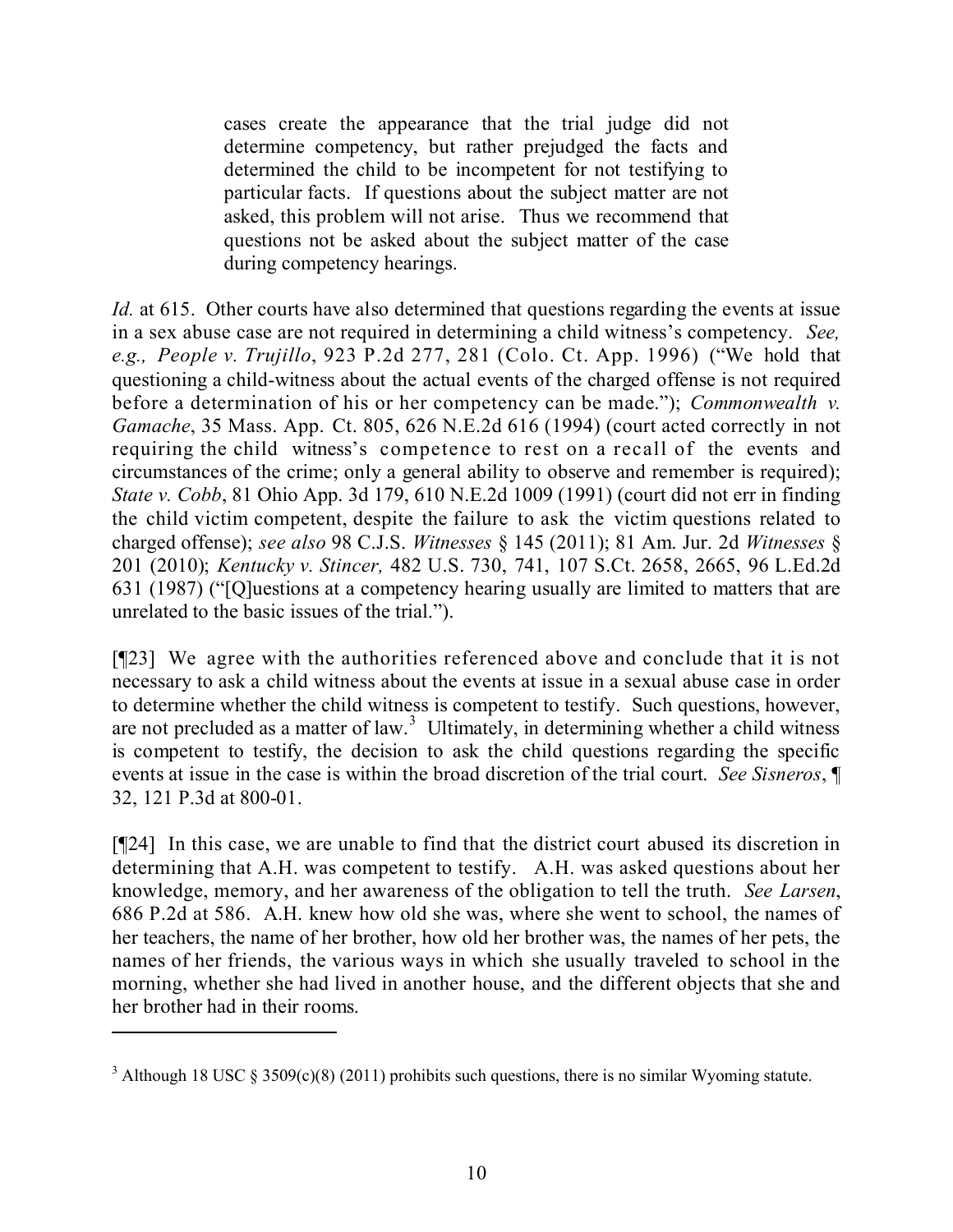[¶25] Upon conclusion of the district court's examination of A.H., the court summarized its evaluation as follows:

> Based upon the court's examination, I'm going to find that the witness is qualified to testify. That she expressed an understanding of the obligation to speak the truth. That she has although limited mental capacity on certain things, things that most of us might know such as where we live and that type of thing, at five years old she doesn't know the address. But she does have capacity to express in words the things that she can remember and she clearly has the capacity to understand simple questions when asked. So it would be the finding of the court that for purposes of the trial in this case the witness would be competent to testify.

As we have repeatedly stated, the trial court is in a far better position to judge the demeanor, truth, and veracity of the witness, and we give considerable deference to the court's findings concerning witness competency. *Baum v. State*, 745 P.2d 877, 880 (Wyo. 1987). "We do not presume to place ourselves in the shoes of the trial court in these cases by reading a cold record. The trial court sees the witness' facial expressions, hears inflections in her voice and watches her mannerisms during examination. These observations are a vital part of the ultimate ruling on competency." *Seward v. State*, 2003 WY 116, ¶ 32, 76 P.3d 805, 819 (Wyo. 2003) (citing *In Interest of CB*, 749 P.2d 267, 271 (Wyo. 1988)). It is also worth noting that at trial, A.H. was able to recall and relate the events leading up to and after the incident, as well as details of the incident itself, including the clothes Appellant was wearing, the position he occupied on the couch, where she was sitting, the game they were playing on the computer, and the location of her mother and other relatives when she ran upstairs to tell her mother what happened.

### *Limitation of Expert Testimony*

[¶26] In Appellant's final argument, he contends the district court erred in limiting the expert testimony of Dr. Denison. We review for abuse of discretion. *Dean,* ¶ 14, 194 P.3d at 303.

[¶27] As noted above, the State raised concerns regarding the potential testimony of Dr. Denison at the pretrial conference. The State requested that they be furnished a copy of Dr. Denison's report and objected to Dr. Denison's proposed testimony, stating that "[Dr. Denison] obviously is going to be called to opine that these events didn't happen because the defendant is perhaps incapable in his mind of engaging in that behavior and I think it's irrelevant. It's highly prejudicial." Defense counsel advised the court that it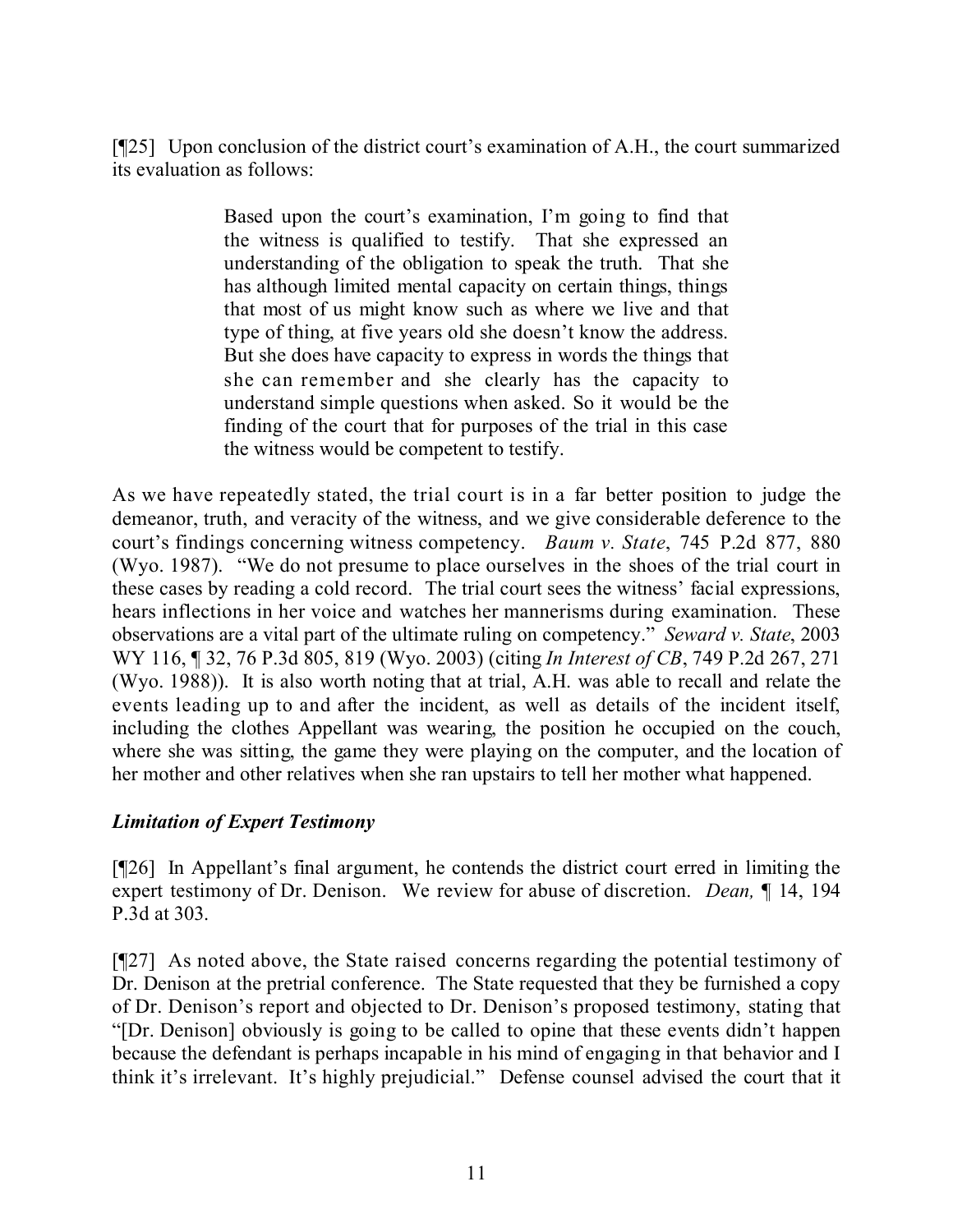would provide the State with a copy of the report "as soon as we have it." Defense counsel also advised the court that "[w]e believe it's highly relevant with regard to the issue at hand and whether or not the defendant is . . . a sexual deviant. I mean, obviously this is a sexually deviant act and it is very important to have someone who is an expert who can testify in that regard." The court subsequently requested briefing from the parties regarding the admissibility of Dr. Denison's testimony.

[¶28] In his responsive briefing, Appellant advised the court that "[t]he defense has two proposed uses of Dr. Denison's testimony." One purpose of the testimony was to "assist the jury in understanding the typical behaviors of sexual offenders." The defense also advised the court that it sought to have Dr. Denison "relate such behaviors to Mr. Gruwell." Apparently, Appellant intended to elicit testimony from Dr. Denison to the effect that Mr. Gruwell did not suffer from a sexual disorder and that it was unlikely that someone without a sexual disorder would have committed the charged offense. Appellant recognized that the testimony of Dr. Denison "may be considered character evidence" and that the State, in response, would attempt to introduce testimony regarding specific instances of Appellant's conduct. Appellant was concerned that such evidence would include testimony from B.P., another individual who alleged that she was a victim of similar conduct by Appellant. Appellant advised the court that, if Dr. Denison's testimony would open the door to the presentation of such evidence, Dr. Denison's testimony would be limited to the general characteristics of sex offenders.

[¶29] On December 1, 2009, the district court entered an Order Limiting Scope of Expert Testimony relating to Dr. Denison. The Order provided:

- 1. The court cannot order any testimony suppressed from the State's rebuttal case at this time because the defense may open the door to such testimony.
- 2. Under WRE 404 the defense may offer any character evidence they feel is appropriate, but the State is allowed to rebut any evidence proffered.
- 3. The defense expert may testify as to "general characteristics of sex offenders and the types of behaviors of the perpetrators who commit these types of alleged crimes."
- 4. Under WRE 702, the defense expert is allowed to give his opinion as long as such opinion does not go to the ultimate fact in this case.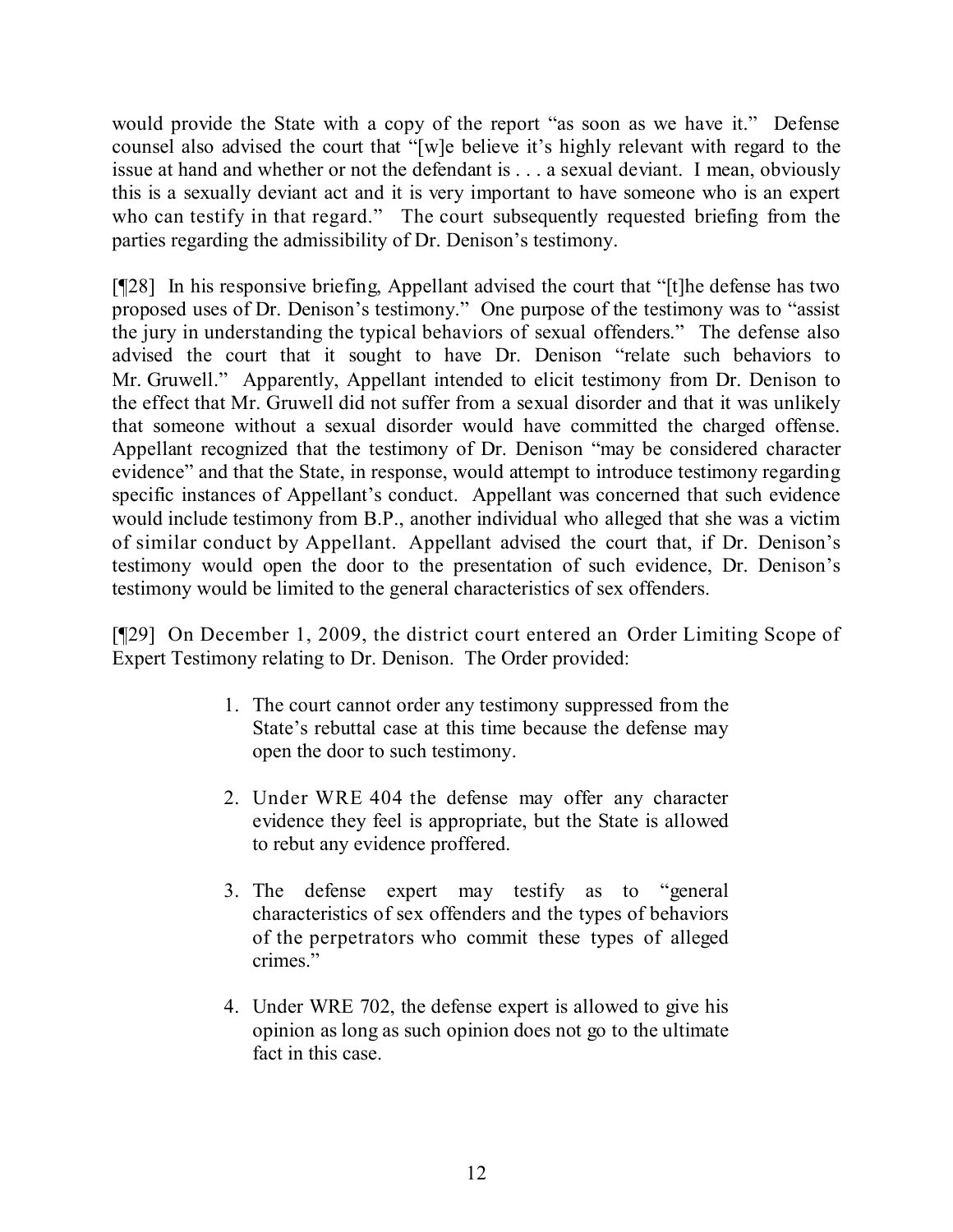5. The defense expert may not give opinion testimony as to the defendant's guilt.

Appellant contends the district court implicitly determined that Dr. Denison's proposed testimony relating behaviors of sex offenders to Appellant was character evidence. Appellant contends that this determination was error and negatively impacted Appellant's ability to defend against the charge. As we understand Appellant's position, the classification of the proposed testimony as character evidence potentially opened the door for the State to present rebuttal evidence under W.R.E. 405(a) that Appellant wanted to keep from the jury. Stated in procedural terms, if Appellant introduced the proposed testimony, Appellant was concerned that the court would permit the State to introduce evidence regarding other incidents of Appellant's improper sexual conduct with minors. At trial, Dr. Denison presented testimony regarding the general characteristics of sex offenders but did not "relate" those characteristics to Appellant.<sup>4</sup> Appellant contends that Dr. Denison would also have related those characteristics to Appellant but for the district court's erroneous determination that it was character evidence.

[¶30] We note initially that we are unable to discern from the record the specific testimony that Appellant sought to elicit from Dr. Denison. Dr. Denison's report, if it existed, is not in the record. It seems undisputed, however, that he would have testified, at a minimum, that Appellant does not possess the personality traits of a typical sex offender. It is also undisputed that Appellant intended to offer the testimony for the purpose of establishing that Appellant could not have committed the charged offense. Such testimony is unquestionably character evidence.

[ $[$ [31] W.R.E. 404(a) states as follows:

*Character evidence generally.* – Evidence of a person's character or a trait of his character is not admissible for the purpose of proving that he acted in conformity therewith on a particular occasion, except:

> (1) Character of Accused. – Evidence of a pertinent trait of his character offered by an accused, or by the prosecution to rebut the same.

<sup>&</sup>lt;sup>4</sup> The State did not object to Dr. Denison's testimony regarding the general characteristics of sex offenders. The State sought only to prohibit "the introduction of any testimony from Dr. Denison regarding his examination of the Defendant and his opinion that the Defendant lacks the ability to commit this offense."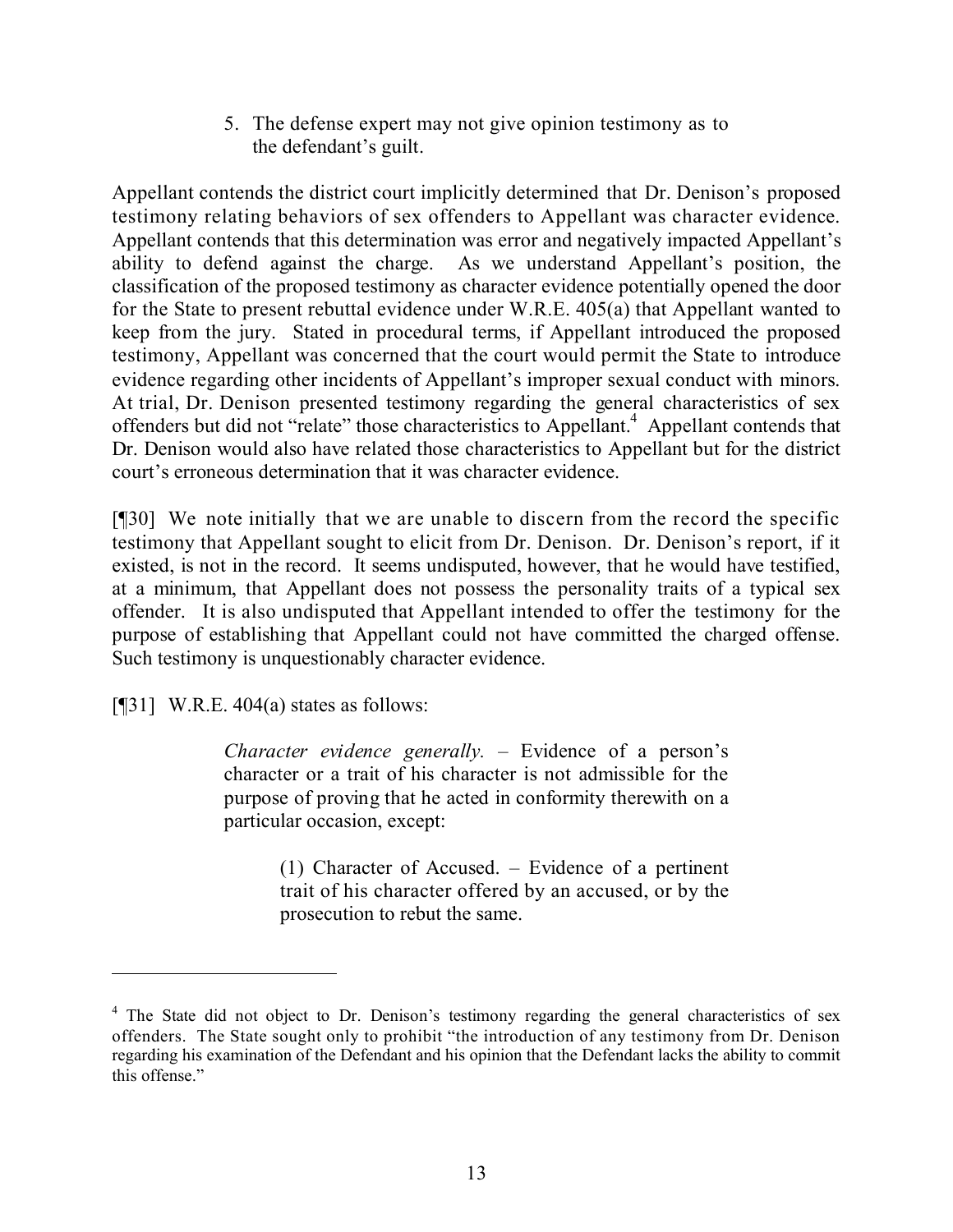"Character evidence" is generally defined as "[e]vidence regarding someone's general personality traits or propensities." *Black's Law Dictionary* 595 (8th ed. 2004). We have not had occasion to address the admissibility of the type of evidence at issue here, but other jurisdictions that have considered the admissibility of such evidence have found that testimony relating to the defendant's propensity towards sexual deviation is character evidence. *See* Annotation*, Admissibility of Expert Testimony as to Criminal Defendant's Propensity Toward Sexual Deviation*, 42 A.L.R. 4th 937. This is true even in the single case that Appellant cites where such testimony has been considered relevant and admissible. *See State v. Richard A. P.*, 223 Wis. 2d 777, 793 (Wis. Ct. App. 1998) ("Although no Wisconsin case has expressly addressed the admissibility of *the specific kind of character evidence* at issue in this case, certain other case law offers guidance for our decision and support for our conclusion.") (emphasis added).

[¶32] In the instant case, Appellant contends the proposed testimony is not character evidence but is rather "framework" evidence such as exists in cases involving batteredwoman-syndrome (BWS). We discussed this issue, in the context of evidence introduced *against* the defendant, in *Ryan v. State*, 988 P.2d 46 (Wyo. 1999). In that case, we distinguished testimony relating to BWS from more general "profile" evidence relating to separation violence. We held that testimony regarding separation violence that attempted to explain "the characteristics of batterers and the kind of conduct they tend to exhibit" was inadmissible because it was irrelevant, prejudicial, and violated the general prohibition against character evidence offered against the defendant in a criminal case. *Id.* at 53, 56. Although we do not address the admissibility of Dr. Denison's proposed or actual testimony in this case, we quote here for the discussion of the contrast between testimony relating to BWS and character evidence:

> The prosecutor argued, and the district court agreed, that separation violence is a logical extension of BWS. Ryan argued that under W.R.E. 404(a), such an extension is not admissible. W.R.E. 404(a) prohibits use of evidence of a person's character if used to prove that he acted in conformity therewith. If offered pursuant to W.R.E. 404(b), evidence which implies bad character is admissible for a limited purpose, but not to show conduct conforming to character. A large part of the testimony which portrayed Ryan as an angry and violent person who expressed that violence toward his wife was admitted for W.R.E. 404(b) reasons. That testimony was not offered for the purpose of showing that he acted in conformity therewith, but rather to show motive, intent, or identity. The expert testimony on separation violence, however, was not offered under W.R.E. 404(b), and, therefore, we must determine if it violates W.R.E. 404(a).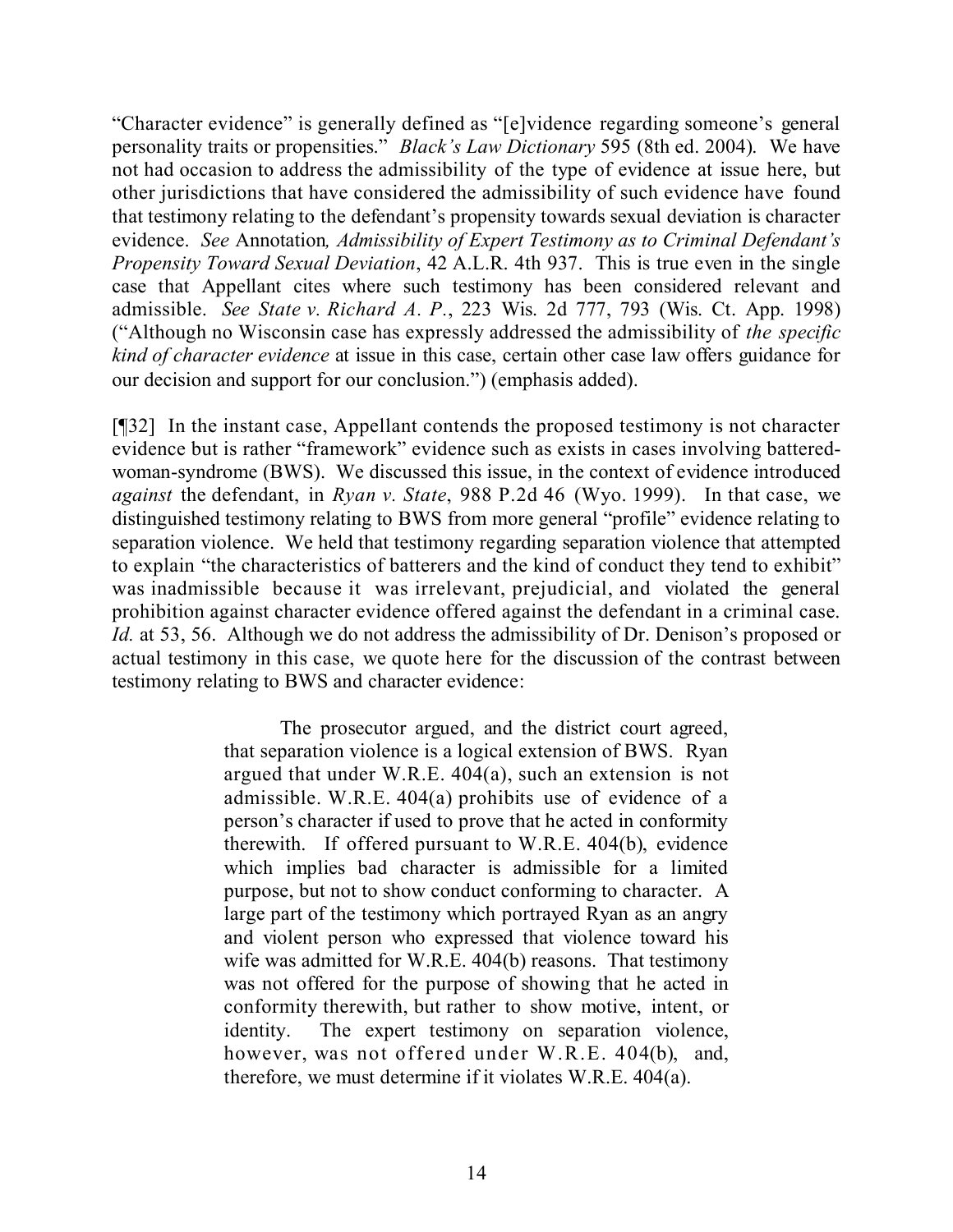At the outset, we must determine whether separation violence evidence falls within the emerging field of "social framework and syndrome" evidence. In general, BWS and other syndrome evidence is considered a proper subject for expert testimony, and does not implicate the proscription against character evidence. *See* Mueller and Kirkpatrick, 3 *Federal Evidence*, § 351 (2d ed. 1994). According to Mueller and Kirkpatrick:

. . .

Usually framework and syndrome evidence is offered by prosecutors and relates to the victim, as in sexual assault and child abuse trials. But sometimes it is offered by the defense and relates to defendants, as in the setting of homicide trials of women charged with killing husbands or intimate companions. And typical patterns of usage do not always hold true, for defendants sometimes offer evidence that patterns of behavior or attitudes in the alleged victim did not fit the syndrome and prosecutors sometimes offer evidence of battered women syndrome in trials of men to explain the victim's behavior.

*Id.* at 633. . . . Expert testimony on BWS which relates to the victim is entirely proper. Evidence concerning the defendant's involvement, however, demands close scrutiny under the character evidence rules. This is so even if reference to the defendant may only be inferred from the testimony.

Bratton did not say that because Ryan was possessed of a violent character he acted in conformity therewith on the night of the murder. She was more subtle, but the effect was the same. After showing that the subjects of the study tended to commit homicide when faced with the prospect of separation, she impliedly invited the jury to group Ryan among those subjects and by this method determine conduct.

Finding guilt by reference to common characteristics of a class of individuals to which one belongs raises the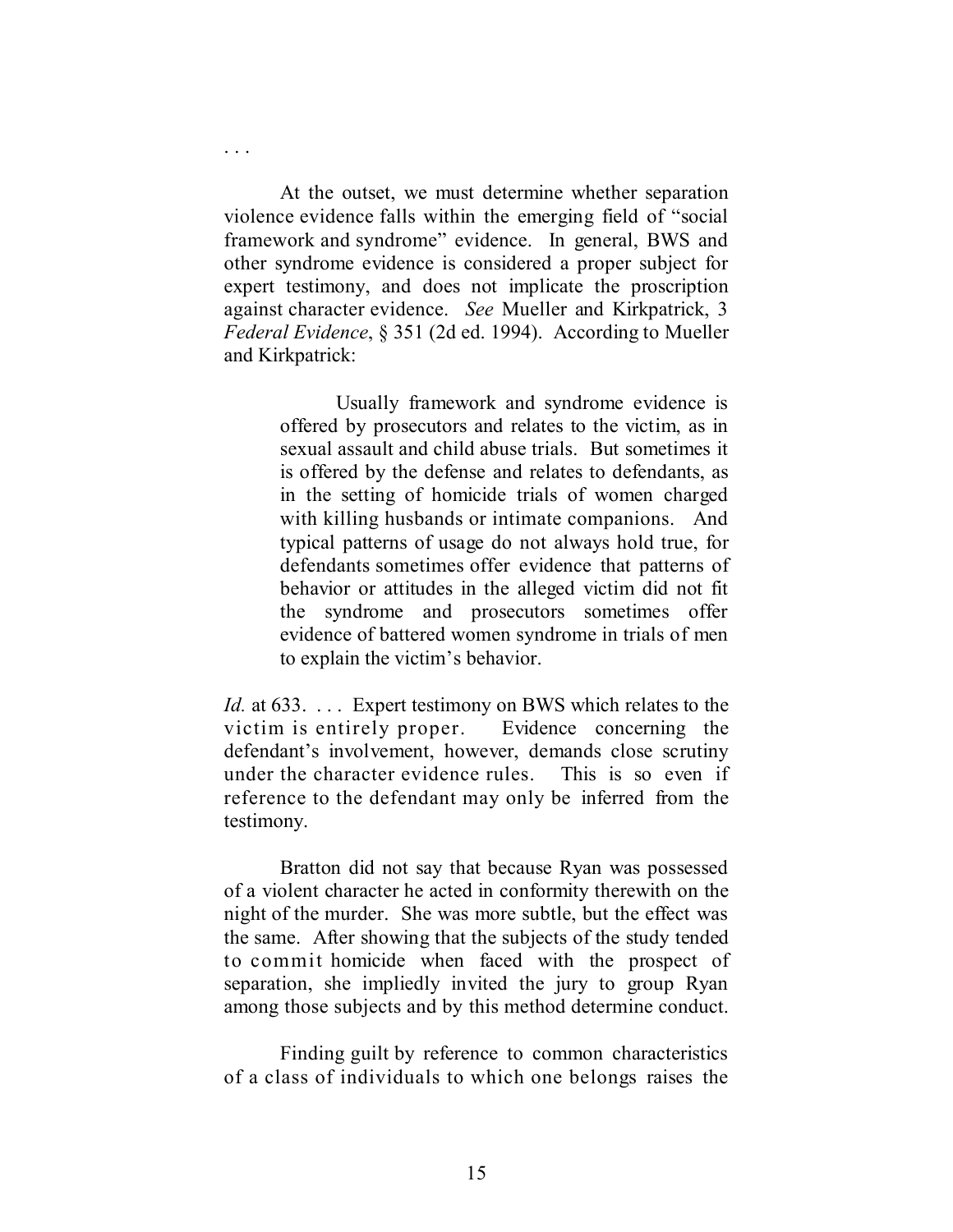specter of profile evidence. Profile or syndrome evidence is developed through expert testimony and tends to classify people by their shared physical, emotional, or mental characteristics. *State v. Percy*, 146 Vt. 475, 507 A.2d 955, 960 (Vt. 1986) (citing 1 J. Weinstein & M. Berger, *Weinstein's Evidence* § 401[10], at 88-91 (1985)). In the context of drug courier profiles, a profile has been characterized as,

> an "informal compilation of characteristics often displayed by those trafficking in drugs," and as an "'abstract of characteristics found to be typical of persons transporting illegal drugs.'" Similarly, Chief Justice Rehnquist has described the profile as essentially an investigative tool involving characteristics recognizable to trained officers. "A 'profile' is, in effect the collective or distilled experience of narcotics officers concerning characteristics repeatedly seen in drug smugglers."

*United States v. Quigley*, 890 F.2d 1019, 1021 (8th Cir. 1989) (citations omitted), *cert. denied*, 493 U.S. 1091, 110 S.Ct. 1163, 107 L.Ed.2d 1066 (1990). Translated into the battering spouse context, a profile is a compilation of characteristics repeatedly seen in those who batter their spouses.

. . .

Many courts find profile evidence irrelevant. *Commonwealth v. Day*, 409 Mass. 719, 569 N.E.2d 397 (1991) aptly articulated the reasoning for such a conclusion:

> A criminal trial is by its very nature an individualized adjudication of a defendant's guilt or legal innocence. Testimony regarding a criminal profile is nothing more than an expert's opinion as to certain characteristics which are common to some or most of the individuals who commit particular crimes. Evidence of a "child battering profile" does not meet the relevancy test, because the mere fact that a defendant fits the profile does not tend to prove that a particular defendant physically abused the victim.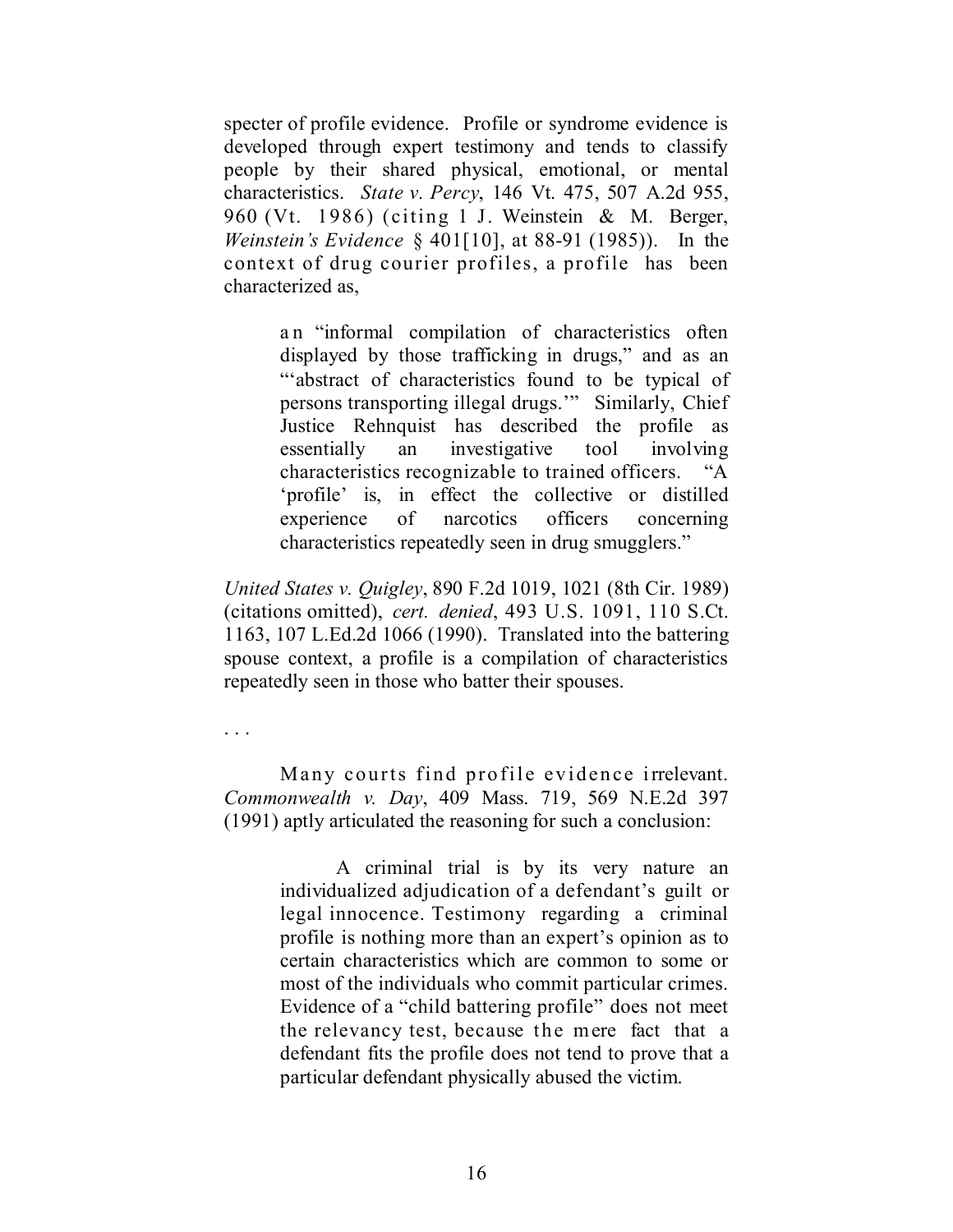[569 N.E.2d] at 399. *See also*, *Percy*, 507 A.2d at 960 (Evidence that other rapists often excused or explained their conduct the way the defendant did was not relevant.); *State v. Clements*, 244 Kan. 411, 770 P.2d 447, 454 (1989) (Evidence which only describes the characteristics of the typical offender has no relevance to whether the defendant committed the crime in question.); *United States v. Simpson*, 910 F.2d 154, 157 (4th Cir. 1990) (Proof that a person fits the drug courier profile, unsupported by evidence of drug trafficking, proves nothing.); *State v. Maule*, 35 Wash. App. 287, 667 P.2d 96, 99 (Wash.App. 1983) (The relevance of testimony that the majority of child abuse cases involved a male parent figure is not readily discernable.); *State v. Brown,* 370 S.2d 547, 552 (La. 1979) (Unable to see how evidence of drug courier profile is relevant to any issue of innocence or guilt at the trial on the merits.); *Duley v. State*, 56 Md. App. 275, 467 A.2d 776, 780 (1983) (Evidence of child abuser profile is totally irrelevant because it does not tend to prove that the defendant committed the acts of abuse attributed to him.); *United States v. Hernandez-Cuartas*, 717 F.2d 552, 555 (11th Cir. 1983), *rehearing denied*, 721 F.2d 822 (11th Cir. 1983) (Drug courier profile evidence is nothing more than the opinion of those officers conducting an investigation, and it cannot be used as substantive evidence of guilt.); *State v. Hansen*, 304 Ore. 169, 743 P.2d 157, 161 (1987) (That child abusers use certain techniques to get near their victims has no bearing on whether a person who does these things is a child abuser.); and *People v. Bradley*, 172 Ill. App. 3d 545, 122 Ill. Dec. 523, 526 N.E.2d 916, 921 (1988) (Evidence showing characteristics of child abuse perpetrators was in no way probative or relevant to the question of whether the defendant committed the crime.).

. . .

Finally, profile evidence is often found to be an impermissible attack on the defendant's character. *See State v. Hester*, 114 Idaho 688, 760 P.2d 27, 33 (Id. 1988); *In the Interest of D.L.*, 401 N.W.2d 201, 203 (Iowa App. 1986); *People v. Walkey*, 177 Cal. App. 3d 268, 223 Cal. Rptr. 132, 138 (1986); *State v. Loebach*, 310 N.W.2d 58, 62-64 (Minn.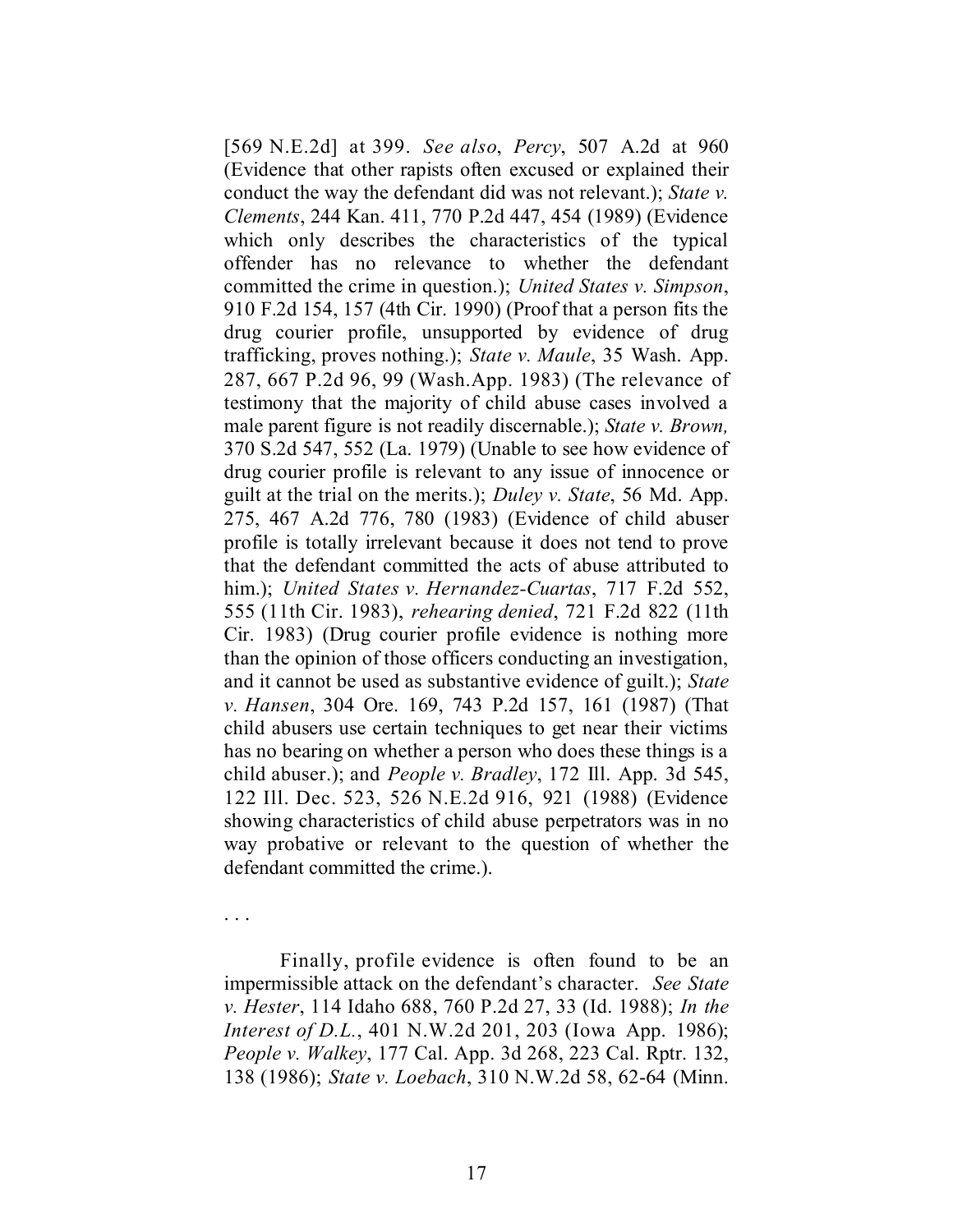1981); *Sanders v. State*, 251 Ga. 70, 303 S.E.2d 13, 18 (1983); *Haakanson v. State*, 760 P.2d 1030, 1035-36 (Alaska 1988); and *Bradley*, 122 Ill. Dec. 523, 526 N.E.2d at 921.

We hold that the evidence pertaining to separation violence was inadmissable. Our ruling does not, however, proscribe BWS testimony in general, and we reaffirm our prior decisions which have allowed expert testimony to explain the behavior of a battered spouse. *See Trujillo v. State*, 953 P.2d 1182, [1187] (Wyo. 1998).

*Id.* at 53-56 (emphasis and footnotes omitted).

[¶33] Appellant contends our precedent holding that testimony relating to BWS is not character evidence also applies to the testimony at issue in this case. However, cases involving BWS are distinguishable from the present case. First, we distinguished evidence relating to BWS from more general profile evidence in *Ryan* and held that the latter was inadmissible character evidence. Second, a specific statutory provision allows testimony regarding BWS to explain the behavior of a victim, creating an exception to the general prohibition against introduction of character evidence in a criminal case. Wyo. Stat. Ann.  $\S 6$ -1-203.<sup>5</sup> There is no statutory exception for evidence regarding the typical behaviors of sex offenders. Third, even in cases where BWS evidence is admissible, we have cautioned that "[e]vidence concerning a defendant's involvement demands close scrutiny under the character evidence rules." *Kenyon v. State*, 2004 WY 100, ¶ 21, 96 P.3d 1016, 1025 (Wyo. 2004) (citing *Ryan*, 988 P.2d at 55). "This is so even if reference to the defendant may only be inferred from the testimony." *Ryan*, 988 P.2d at 55. In this case, however, Appellant sought to introduce Dr. Denison's testimony in order to directly relate Appellant's character to the behaviors of sex offenders. Such

 $<sup>5</sup>$  Wyo. Stat. Ann. § 6-1-203 states:</sup>

<sup>(</sup>a) The "battered woman syndrome" is defined as a subset under the diagnosis of Post-Traumatic Stress Disorder established in the Diagnostic and Statistical Manual of Mental Disorders III -- Revised of the American Psychiatric Association.

<sup>(</sup>b) If a person is charged with a crime involving the use of force against another, and the person raises the affirmative defense of self-defense, the person may introduce expert testimony that the person suffered from the syndrome, to establish the necessary requisite belief of an imminent danger of death or great bodily harm as an element of the affirmative defense, to justify the person's use of force.